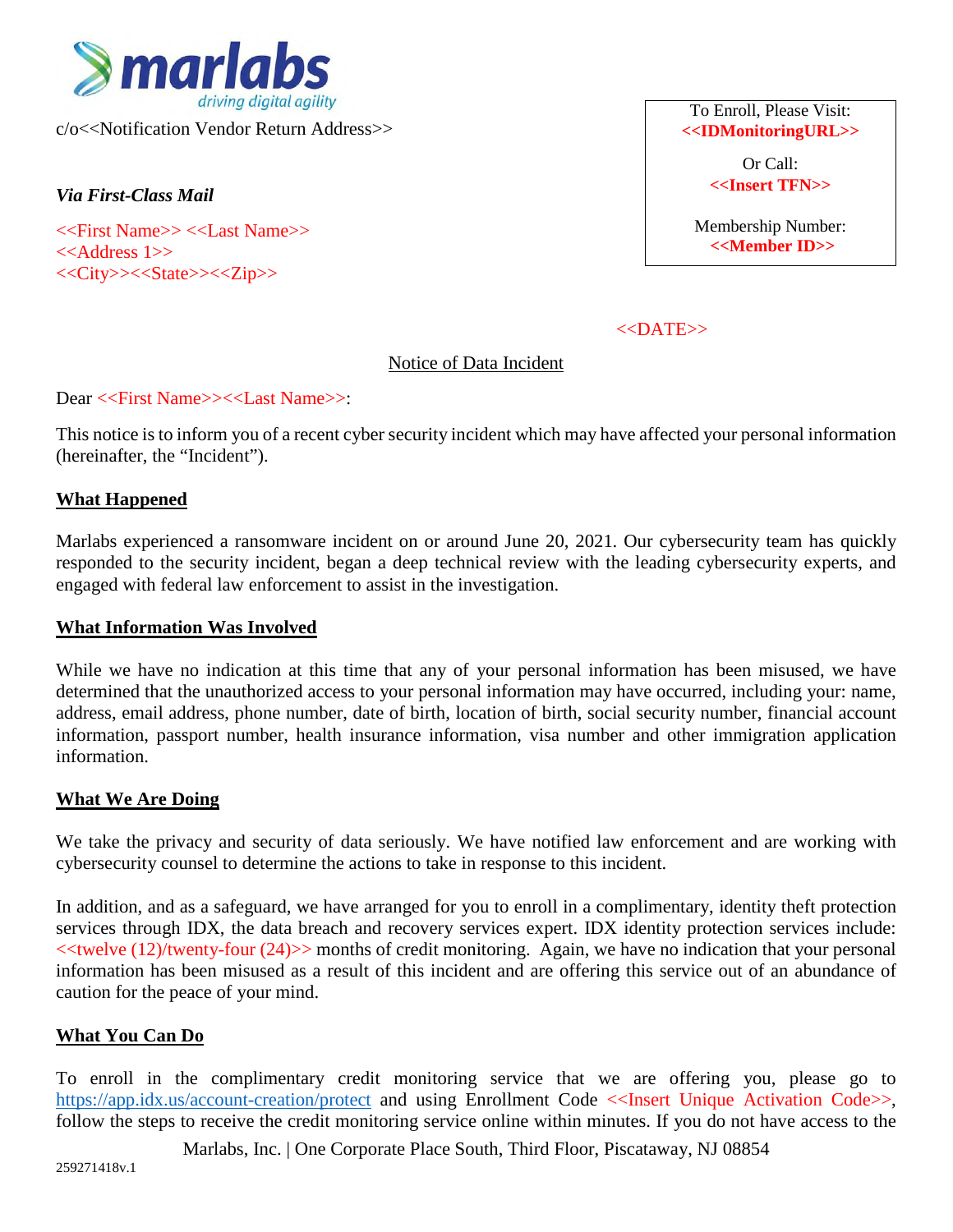Internet and wish to enroll, please call IDX's toll-free hotline at  $\langle \langle TFN \rangle \rangle$ . The deadline to enroll is <<deadline>>.

Due to privacy laws, we cannot register you directly. Please note that credit monitoring services might not be available for individuals who do not have a credit file with TransUnion or an address in the United States (or its territories) and a valid Social Security number. Enrolling in this service will not affect your credit score.

Once activated, the daily credit monitoring service will notify you if there are any critical changes to your credit file, including new inquiries, new accounts, new public records, late payments, changes of address, and more. The service also includes access to an identity restoration program that provides assistance in the event that your identity is compromised and up to \$1,000,000 in identity theft insurance with no deductible. (Policy limitations and exclusions may apply.)

We encourage you to remain vigilant, monitor your accounts, and immediately report any suspicious activity or suspected misuse of your personal information.

# **For More Information**

Please know that the protection of your personal information is a top priority, and we sincerely apologize for any concern or inconvenience that this matter may cause you. If you have any questions, please do not hesitate to call <<call center>>, Monday – Friday, <<call center hours>>.

Sincerely,

Marlabs, Inc.